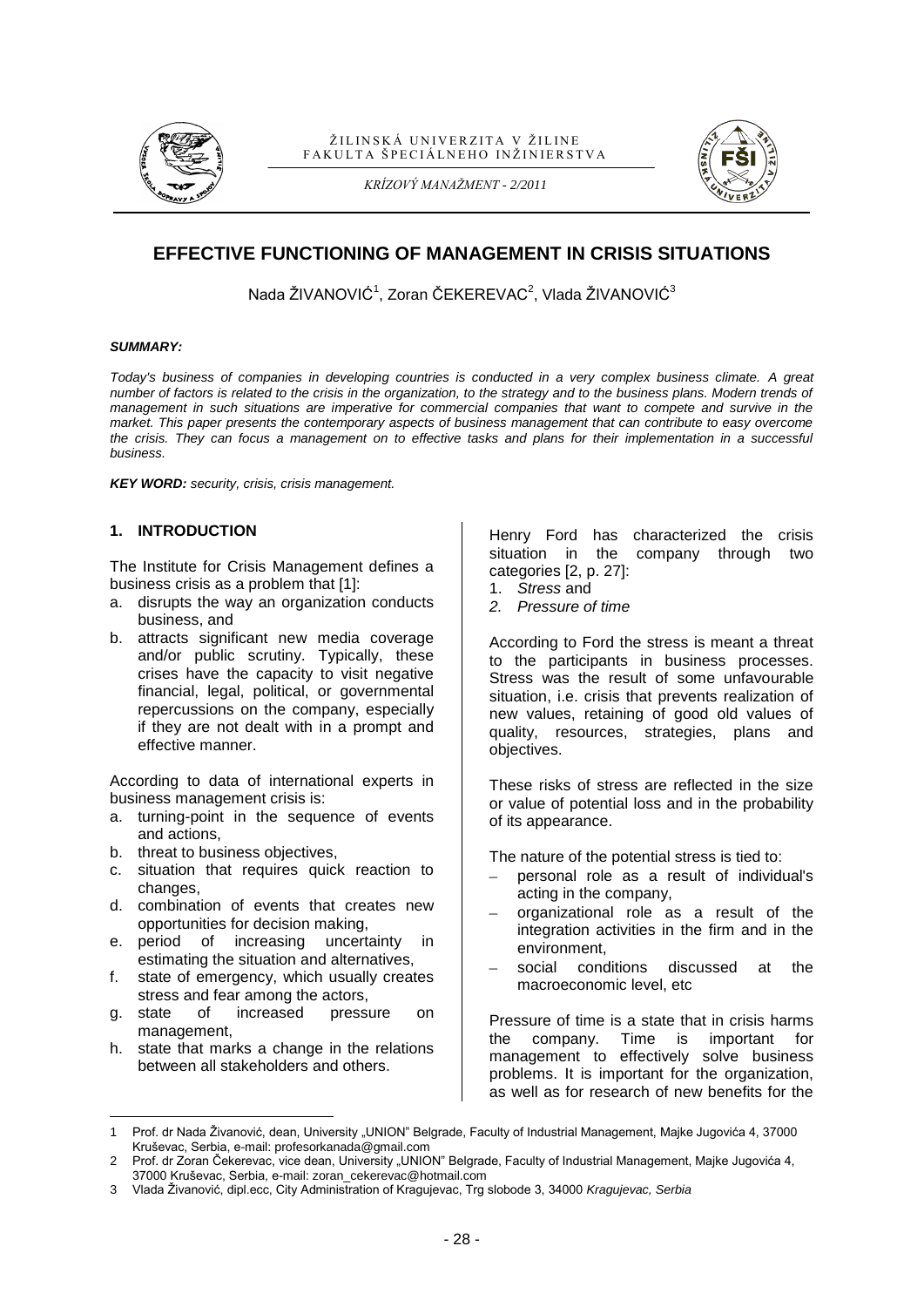operation and overcoming unplanned and unwanted situations. Figure 1 shows the internal and external causes of the crisis that

should be considered when organizing an effective business strategy.



Figure 1 Internal and external causes of the crisis in companies

### **2. ASSUMPTIONS REGARDING THE CAUSES OF THE CRISIS IMPORTANT FOR EFFICIENT IMPLEMENTATION OF THE STRATEGY**

For the success of management in today's business environment, it is necessary to consider several important issues related to the crisis. They are essential, as the conditions that must be perceived to find easier solution of the situation. Table 1 presents some basic potential causes of crises, the factors that complicate effective planning and modern quality marketing strategies, and management leadership role in this process [3, pp. 143].

Here are listed, without detailed explanations, several effective methods for solving of crisis and their prevention:

- a. Method Discipline of finance, accounting, auditing process, internally and externally.
- b. Method The attempt to prevent the crisis from inside, through efficient education, training, implementing of rules and regulations, management response "online"
- c. Method High-quality organizational cultures, rules, behaviours, avoidance of advertising in a bad context, as well as a warning to leave the company.
- d. Method Preventive action on the front line of defence against crises.
- e. Method Cognition in which direction the crisis moves and in which stage it is.

All the methods are very detailed explained in the literature.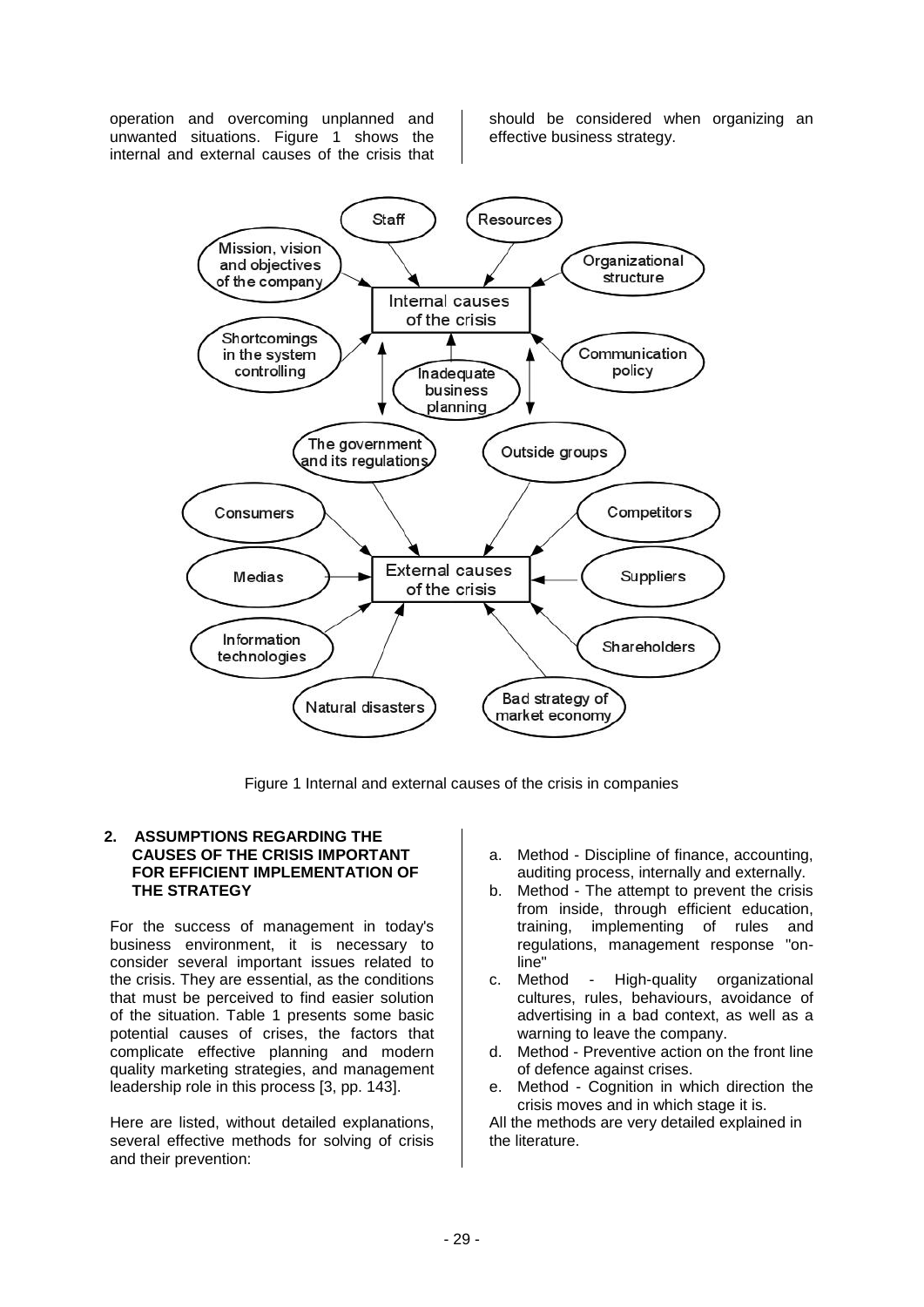Table 1

# **Assumptions of appearing of crisis and role of management in its solving**

| No. | <b>Crisis / Assumptions of formation</b>  | The role of management                                       |
|-----|-------------------------------------------|--------------------------------------------------------------|
|     | The problem is worse than it looks        | Management spends much time in proving that                  |
|     |                                           | something went wrong                                         |
| 2   | All causes of the crisis will eventually  | The tendency of management is to avoid the leak of           |
|     | be discovered and everyone will           | such information                                             |
|     | know the true state                       |                                                              |
| 3   | Fear that the management method           | To the public it will be shown that management policies      |
|     | for crisis solving will be exposed at its | are successful, as if everything is nice, but the reality is |
|     | worst face                                | that management swims in troubles                            |
| 4   | Changes in staff and processes            | The notion that crises do not arise by themselves            |
| 5   | Surviving the crisis and strengthening    | The future will be tolerable. The crisis can be              |
|     | the organization                          | overcome, and the results of organization more               |
|     |                                           | successful.                                                  |

## **3. EFFECTIVE ACTION PLAN - WELL-ESTABLISHED BUSINESS STRATEGY**

Basically, action plans should be designed step by step [4, p.17]:

- a. Work on understanding the problem, as something which might be the worst for a company.
- b. Management of companies in difficult conditions is the basis of management and managers – they need to know **what** is expected of them.

Plan for solving the model expectation of managers is in its conception one of the most important tasks of the company, and includes the following [5]:

- a. It needs a good vision of the management, and support of all employees. Bearing in mind the changes in most cases, the reason is not obvious.
- b. To set clear and measurable goals.
- c. Optimistic managers will contribute to the commitment to do everything to bring about a reversal. This means that we should eliminate counter-ideas.
- d. The crisis should not be followed as a process. Management should strive for the real results that will come on the basis of well-placed basis of the development, employees' motivation and their rewards for achieved results.
- e. The new management style will help to repair things better than it has been recognized.

## **3.1 ORGANIZATION OF A TEAM TO ACHIEVE OBJECTIVES**

The greatest challenge for management and managers is to achieve real goals with wellorganized team of people. The purpose is to combine all the efforts of individuals to achieve the best result. It could be achieved by a clear division of tasks and by combining of all the options.

The first element is a clear idea of finding the best way to harmonize work within a team. Everyone should know that it is expected from an employee:

- implementation of clear guidelines,
- efficient operations of the company based on impeccable combinations of personal responsibilities,
- prediction of effective performances of all,
- high productivity.

According to data from international research databases show that in most cases, employees and managers do not know what is expected of them (Table 2):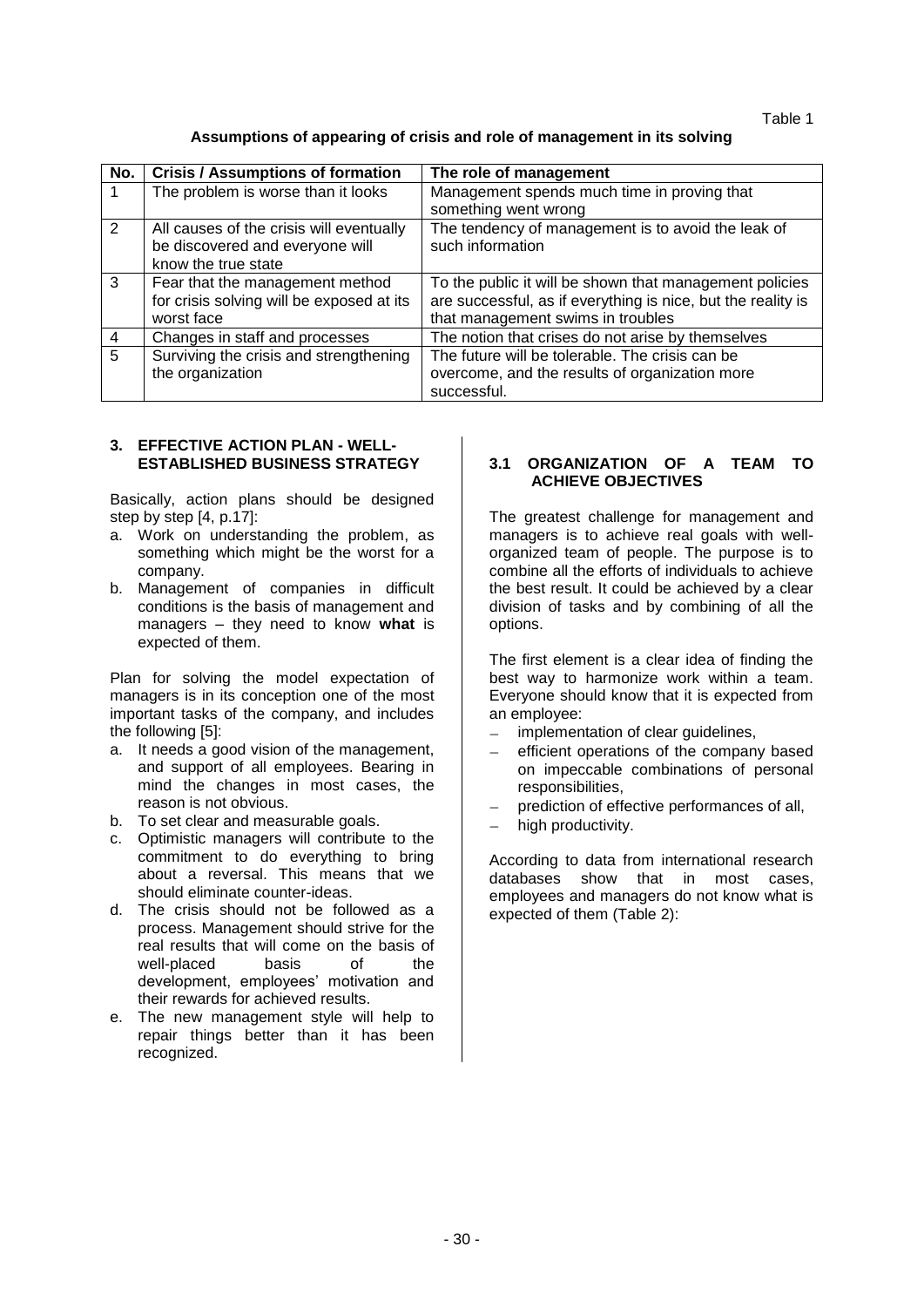Table 2

# **Research of the number of employees who do not know what to do at work**

| Job type              | Do not know what is expected of them                                      |
|-----------------------|---------------------------------------------------------------------------|
| Production            | $1/2 - 2/3$                                                               |
| IT and technical jobs | 1/3                                                                       |
| Those who earn lot of | Most of them told "off the record" that they really do not know what they |
| money                 | supposed to do                                                            |
| Other jobs            | 2/3                                                                       |

### **3.2. PSYCHOLOGICAL EFFECT AS A PROBLEM OF SOLVING OF CRISIS IN THE ORGANIZATION OF THE MANAGEMENT**

Psychology of employees on the workplace plays a significant role in addressing the very serious problems of quality of business management. **What should be expected from individuals, managers or the executors in production?** It is more than just a job description [6]. The problem is that managers understand this item of modern business as a simple solution. This means that every employee should fully understand:

*How he should work to fit in the concept, in which all employees need to fit, and how these expectations may be changed when circumstances will change.*

*For example:* A group of managers has begun several days training and, at the early beginning, leader of the program said: "At the beginning I would like you to introduce yourself; tell us what your business is, and how your work affects the increase of profits in your company." From the 25 present managers, only 5 were able to make a convincing link between their work and made profit.

- *Is it effective and useful to apply many levels of management in the organizational hierarchy of business?*
- This is bad for business and the con-sequence is the removal of management from the front line which is the most important for fully perceiving the true state of affairs and for start of all projects and business activities. These are data related to production, operational units, and the total profits of the enterprise [7].

The mentioned models give a clear form of behaviour for employees and management of companies. Building of planned and effective strategy in the management frame is related to their ability and safety at work. Success is seen in learning and creating motivation as

generators to overcome the crisis. Model of the combined modes of training (Figure 2) is very important to shorten the time for decision making, the key to further success of the company and management.



*Figure 2 A structure of the model of combined method of training*

# **CONCLUSIONS**

Modern business conditions require fundamental changes in management, changes that will successfully adapt to market conditions and to competition. Appearance of the crisis is cause of a number of factors in the management and in the entire staff of the company. How to solve problems and how to move towards new trends and challenges are questions that are put in front of each management and manager. Awareness of the crisis is the obligation of timely management response to the crises situation. Creating an effective strategy is a process that requires fundamental changes that could solve the crisis in business and that could provide new styles and models of management. Special importance of solving the crisis in the business or production company is related to the psychology of cognition of employees what is expected of them to do and cognition of managers how to allocate these tasks to employees to achieve the expected results and performances.